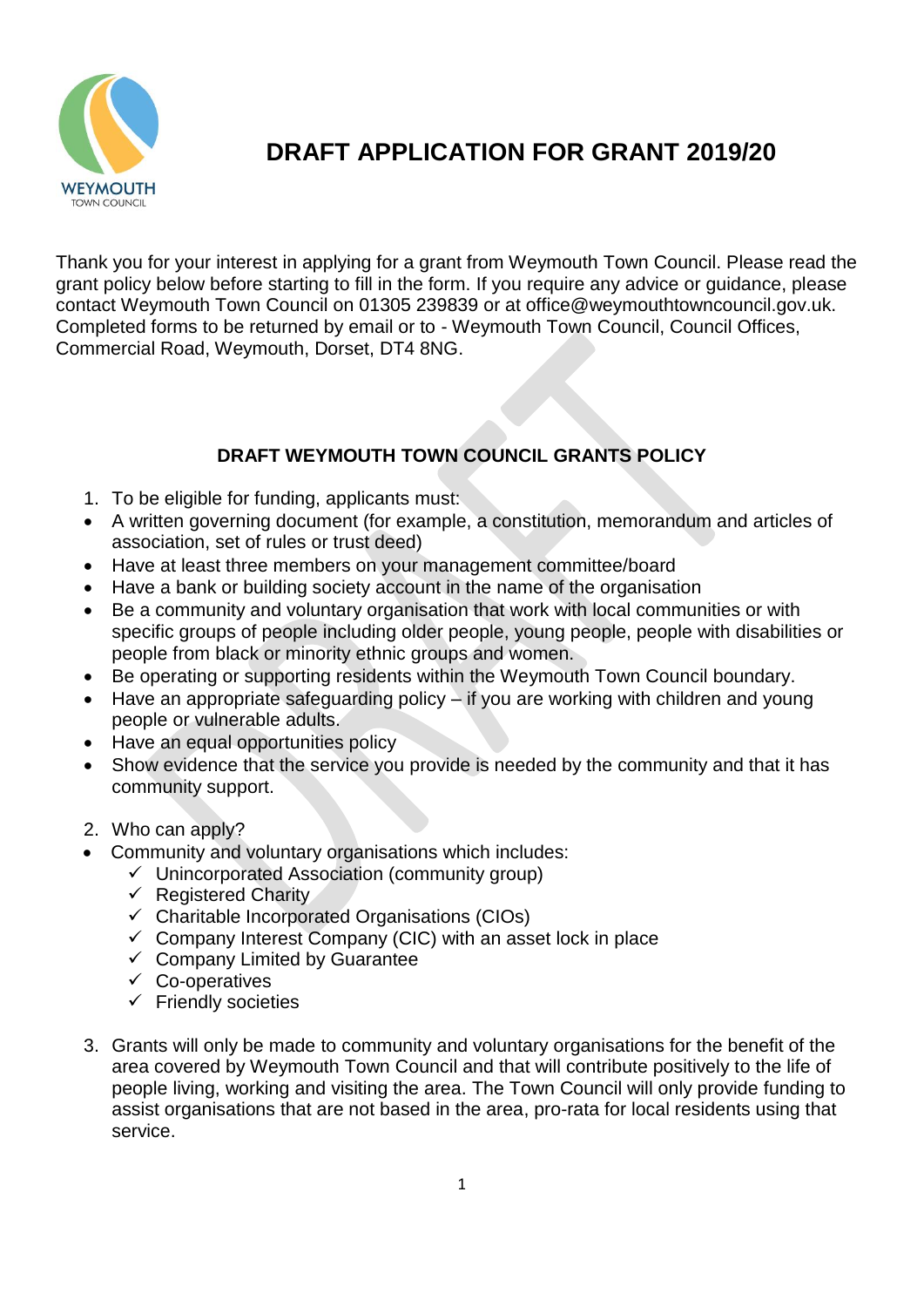- 4. Grants will not be made to :
	- Organisations that discriminate on the grounds of race, religion, age, gender, transgender**,** sexual orientation, marital status, pregnancy or any disability.
	- Private organisations operated as a business to make a profit or surplus.
	- "Upward funders", i.e. local groups whose fund raising is sent to their central HQ for redistribution.
	- Organisations who wish to pass on money to other individuals or groups.
	- Individuals
	- Organisations whose function is primarily undertaken by the health authority or Dorset Council's Social Services.
	- Political organisations or projects.
	- Activities that are completely funded from another funding source
	- Any expenditure incurred or committed before we confirm our grant
	- Loans or interest payments
	- General fundraising activities for your organisation or others
- 5. Grants will not normally be made for ongoing running costs. Where an application is for running costs, the applicant should detail the plans to find future running costs from alternative sources. Where grants for running costs are made, no guarantee of future funding is implied.
- 6. What can the grant be used for?
	- Funding for a new project, setting up a new group or local forum
	- Funding for capital items that will help your organisation e.g. equipment
	- Events, training and/or capacity building
- 7. The Town Council will **only** consider grant applications in excess of £2,000 in exceptional circumstances where a significant and wide-ranging community benefit are clearly demonstrated in the application form.
- 8. For applications in excess of £2,000, the Town Council will **only** provide up to 50% of the overall cost of a project and require details of match funding from one or more grant giving bodies, or from groups' own fundraising.
- 9. The Town Council will only consider an application if accompanied by the required financial and organisational information.
- 10.The Town Council will only provide one grant per group or organisation in each financial year, unless clear, exceptional circumstances are demonstrated. Grants are awarded for one year only and you should not rely on a grant in future years.
- 11.The Town Council will give preference to applicants who can demonstrate how one-off grant funding will lead to greater self-sufficiency and lessen the need for future applications.
- 12.For applications for funds for security measures, applicants must seek the support of the local police or crime reduction officer.
- 13.Community grant applications are reviewed by Town Council staff, reporting formally to the Finance and Governance Committee for a decision.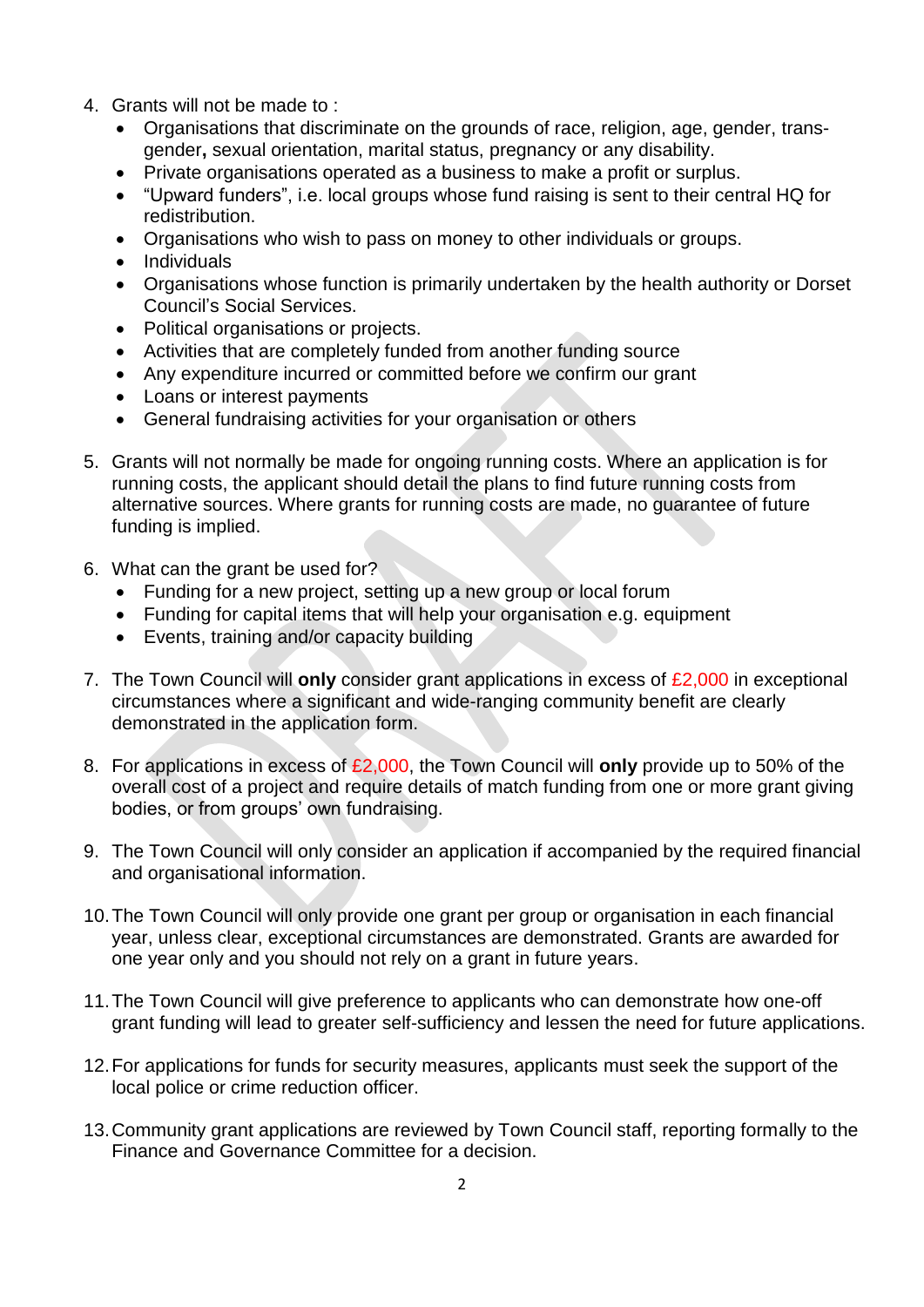- 14.You will need to complete an End of Grant Report. Evidence of the use of the full grant amount for the agreed purpose must be provided to the Town Council within 12 months of the funding being transferred. Evidence must include the completed End of Grant Form and may also include receipts, photos, reports. Councillors would welcome an invite to see what was achieved with the funding as part of the report. **Should the evidence not be received the Town Council will request the return of the funds.**
- 15.Where requested by the Town Council, grants will only be paid following receipt of appropriate invoices.

Date agreed: May 2019

Date for review: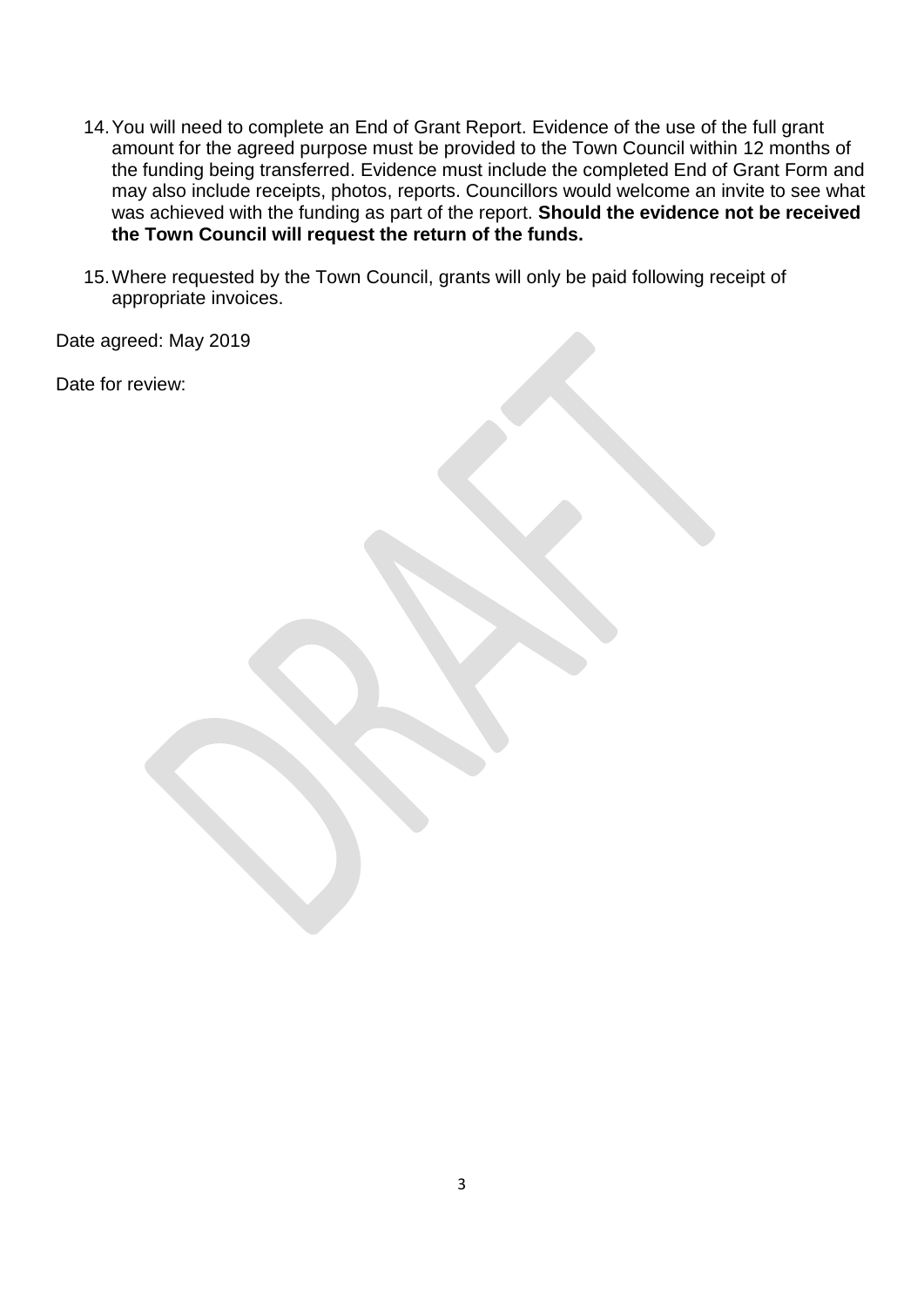## **DRAFT APPLICATION FORM FOR GRANT 2019/20**

Please read the policy on pages 1 and 2 **before** filling in the form.

#### 1. Name/Address of organisation

Position in organisation: …………………………………………………………………..

Contact name: ………………………………………………………………………………..

#### **About your organisation**

Does your organisation:

|                                                                             | Yes | N٥ |
|-----------------------------------------------------------------------------|-----|----|
| Have its own bank account, which requires two unrelated people to           |     |    |
| authorise cheques and make withdrawals?                                     |     |    |
| Have charitable status (if yes, please provide us with your charity         |     |    |
| number)                                                                     |     |    |
| Have at least three members on its management committee                     |     |    |
|                                                                             |     |    |
| Have a constitution, terms of reference or set of rules (please contact for |     |    |
| help with this if needed)                                                   |     |    |
| Belong to a larger organisation (if yes please give name)                   |     |    |
|                                                                             |     |    |

2. Aims and objectives of your organisation; What does your organisation do and how does it benefit the residents of Weymouth?

3. Where does your organisation meet? …………………………………………………………….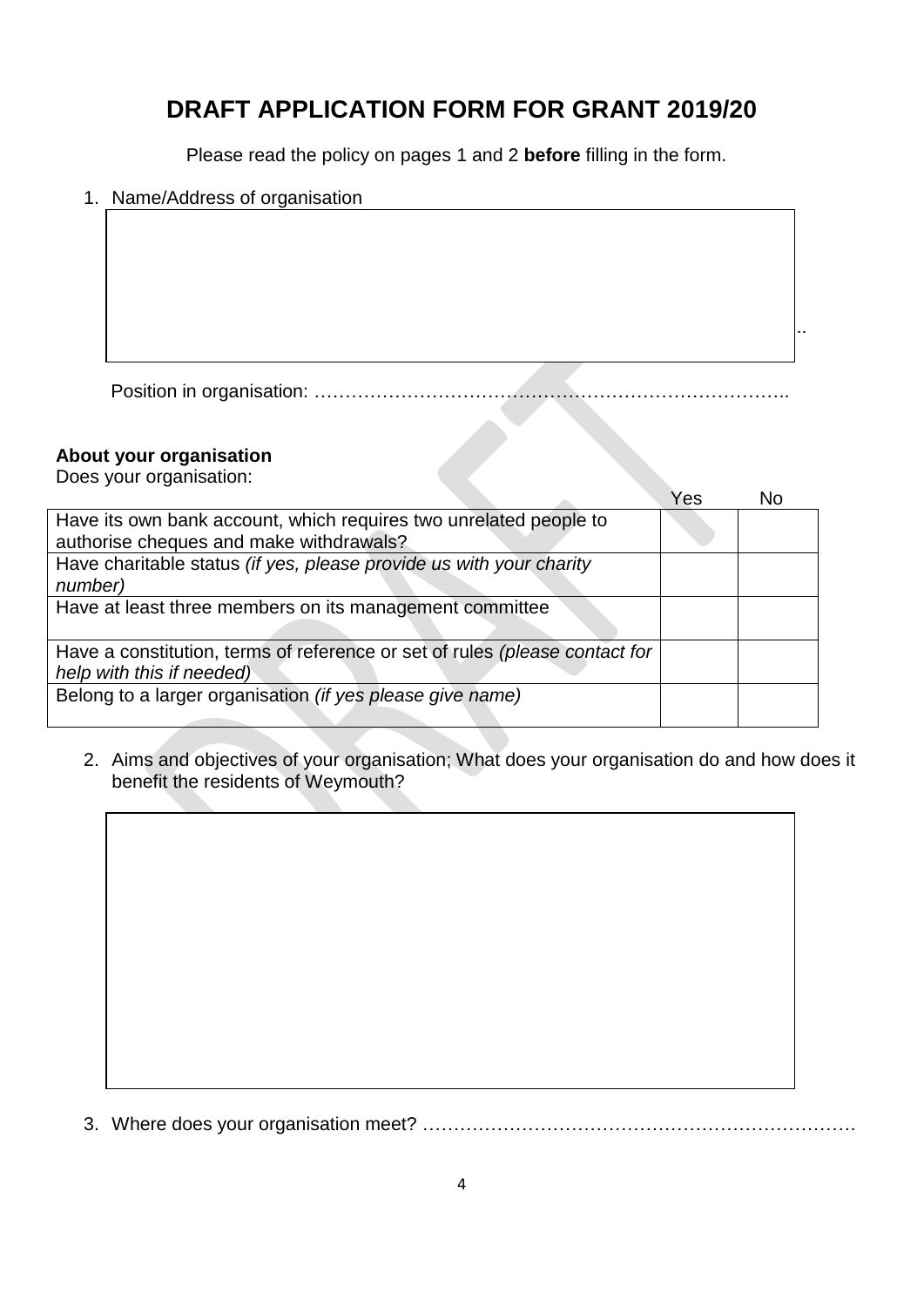4. How often do you meet? ……………………………………………………………………………

- 5. How many members do you have? ……………………………………………………………….
- 6. How many are Weymouth Town Council area residents? ……………………%
- 7. How much funding are you applying for? £ ………………………………………………….

**NOTE**: WTC will only agree allocations over £2,000 in exceptional circumstances that are clearly detailed in question 9, and where at least 50% of the total cost is match funded.

- 8. What is the total cost of your project? £………………………………………….
- 9. If your application is for over £2,000 please give full details of the exceptional circumstances related to your request.

10.Briefly describe the project for which you require a grant. Please be aware that WTC do not normally give grants for running costs. If your application contains an element of running costs, please detail your plans to source alternative funding for this in future years.

#### **4. The costs for your project**

How much funding are you requesting?<br> **E** 

How will you spend the money you are applying for?

| Item | <b>Amount</b> |
|------|---------------|
|      | £             |
|      | £             |
|      | £             |
|      | £             |
|      | £             |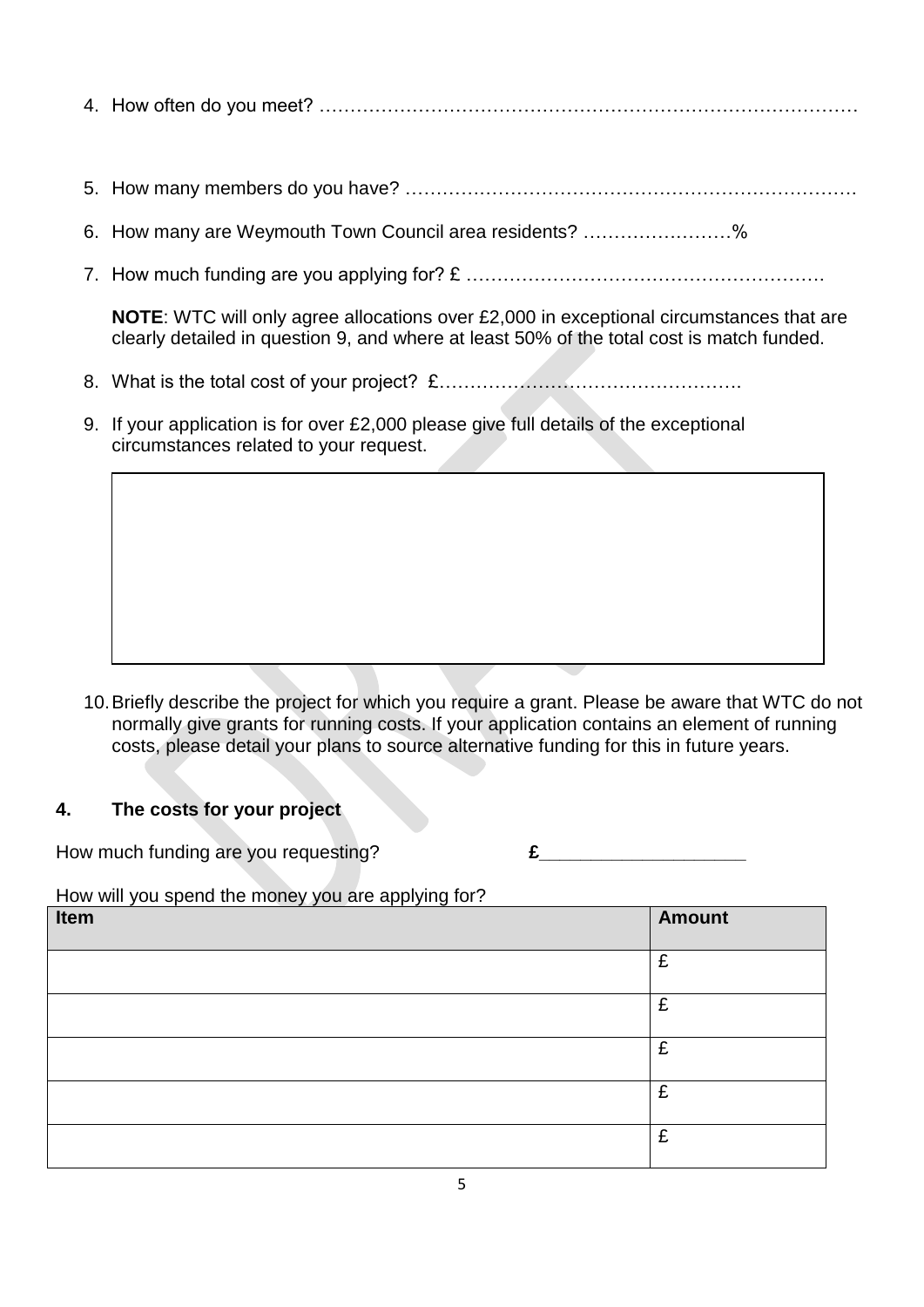|              | - |
|--------------|---|
| <b>TOTAL</b> |   |

If your project costs more than the amount you are applying for, please tell us the total project cost

| <b>Total Project Cost</b> |  |
|---------------------------|--|
|                           |  |

**How else are you funding your project?** (Include grants from other organisations, fund raising and existing reserves)

| Source       | £ | Confirmed? |
|--------------|---|------------|
|              |   |            |
|              |   |            |
|              |   |            |
|              |   | a sa       |
|              |   |            |
| <b>Total</b> |   |            |

11.How will the funding benefit the community or residents of Weymouth?

12.Please tell us how this funding will lead to greater self-sufficiency and lessen the need for future applications.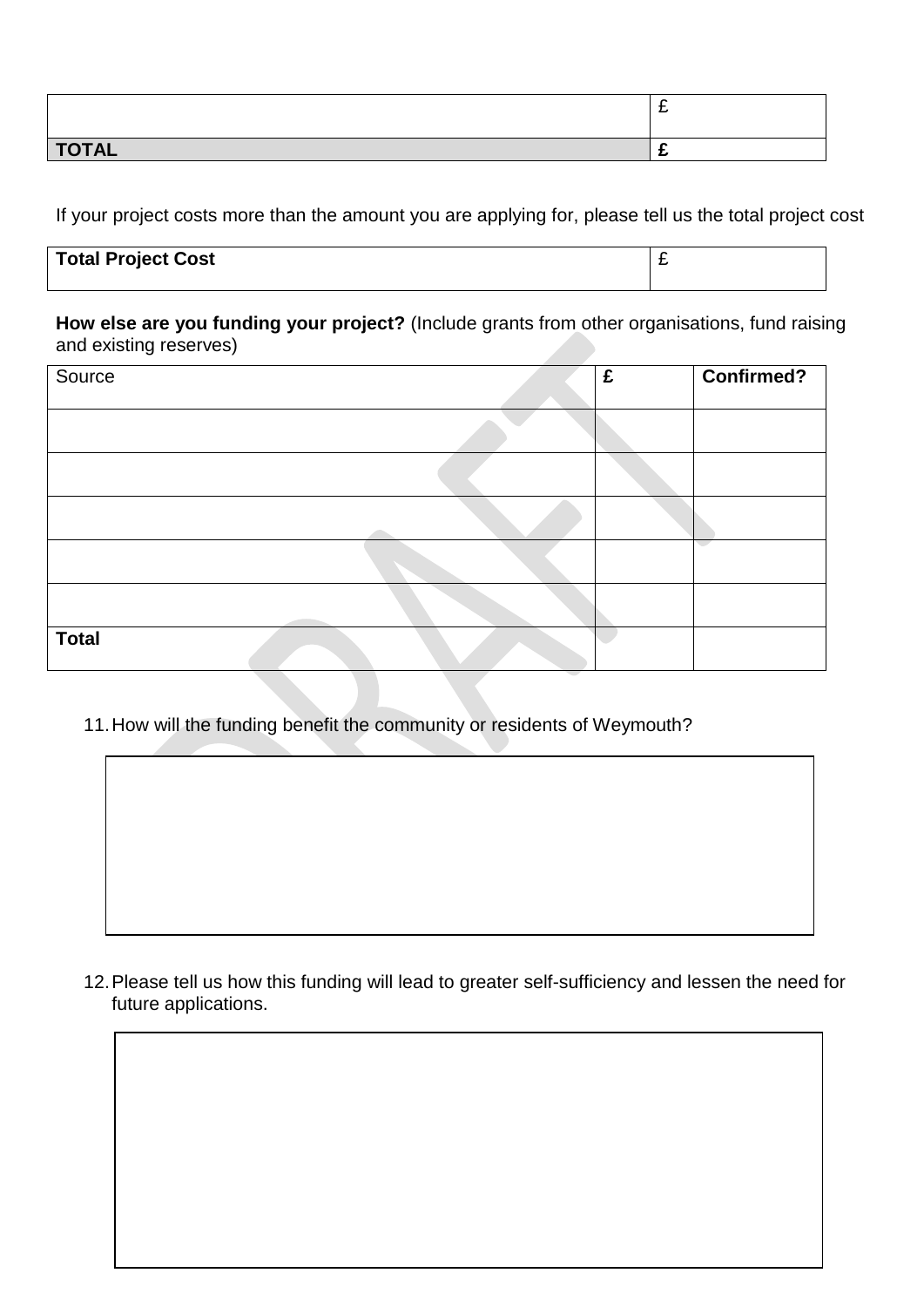13.How is your organisation normally funded?

- 14.What are your current subs/fees/charges?
- 15.Have you applied for any other funds/grants towards the cost of this project? Please include details below

16.What fund raising activities took place in the **last** 12 months and what fund-raising activities are planned for the **next** 12 months

17.Anticipated income/expenditure for next 12 months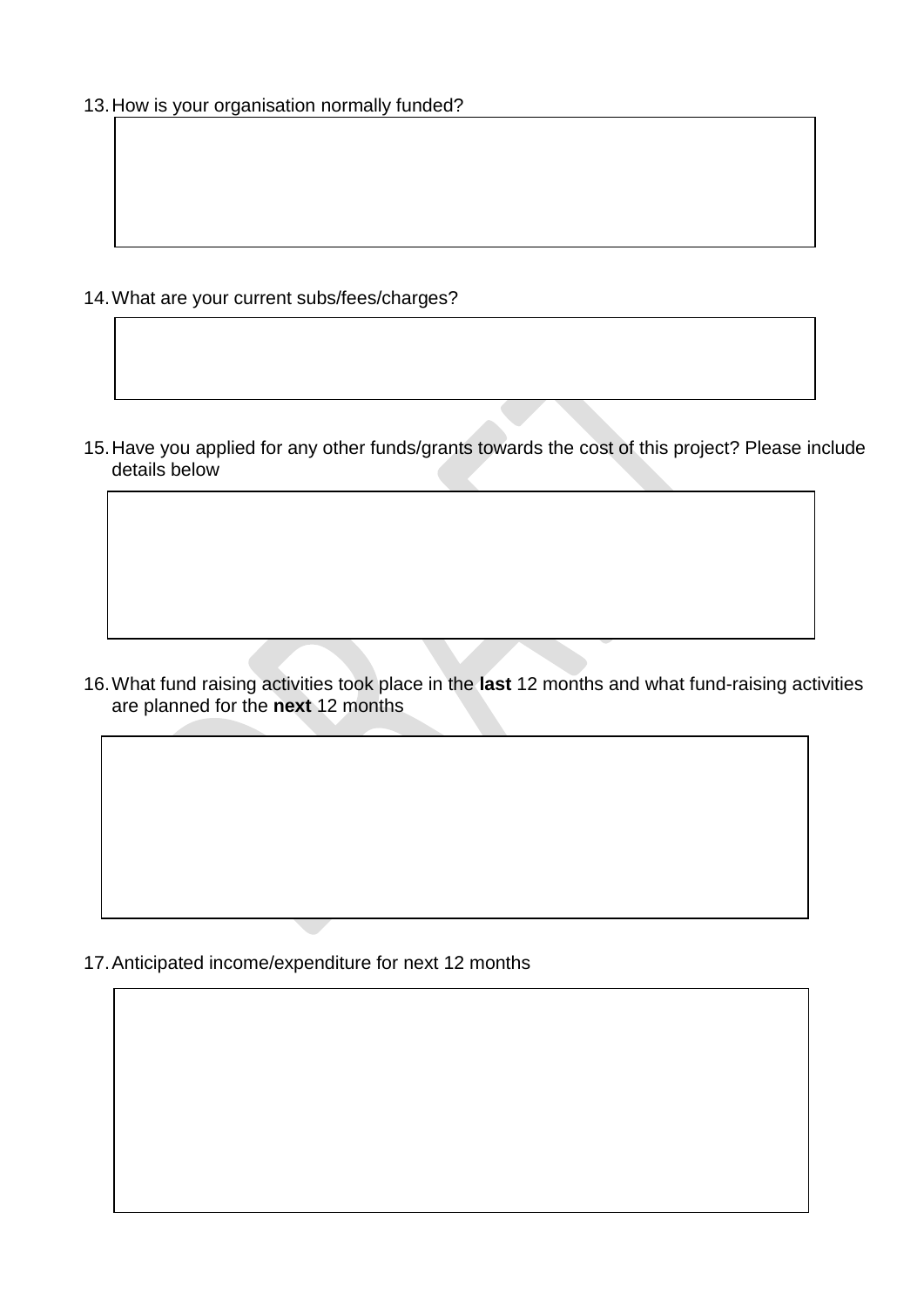18.Details of any grants received from Weymouth Town Council in the past three years with dates.

19.Other grants from any other sources in the last three years with dates.

- 20.Has the project that you want the funding for already happened? Yes / No
- 21.Will you be passing the funding on to any other groups (except to pay for goods and services)? Yes / No
- 22.If the funding is for security measures do you have the support of the local police and/or crime reduction officer?

Yes (name of contact ………………………………………………………) / No / Not applicable

Please give us details of the bank account that the grant should be paid into if approved.

Name of Account ……………………..……………………………………….

Account number ……………………………………………..

Sort Code …… - …… - ……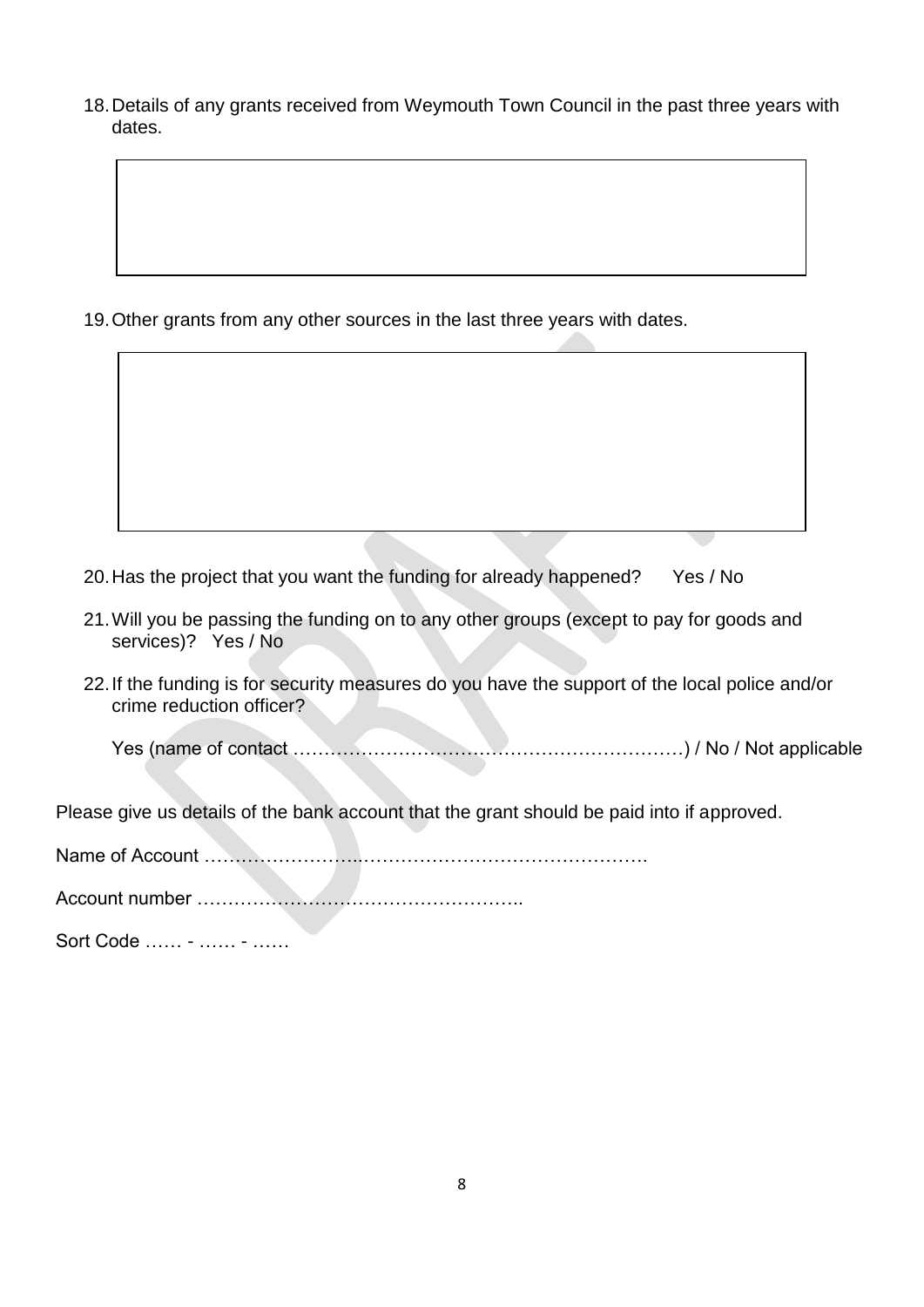#### *Please ensure you have read the policy on pages 1 and 2 before signing the form.*

*Checklist (please tick the appropriate boxes) Have you submitted the following?*

- $\Box$  A copy of your most recent accounts
- $\Box$  Your most recent bank account statement & details of any other investments/savings;
- $\Box$  A copy of your constitution / terms of reference / set of rules;
- $\Box$  Details of your organisation's officers;
- $\Box$  A copy of your safeguarding policy if your group works with vulnerable adults, or children;
- $\Box$  A copy of your equal opportunities policy
- $\Box$  Any other documentation you feel may help in assessing your application.

#### Privacy Notice

In accordance with the General Data Protection Regulation (GDPR), I agree that Weymouth Town Council will process and hold personal information about me only in relation to my grant application. I consent to my personal information, including that contained in this form, being stored manually and/or electronically. It will be held securely and treated confidentially for 6 years after an application is made. I understand that it will only be accessed by authorised staff members to manage the grant application process.

I also understand that WTC may pass details onto an official organisations where required to do so by law or contract. I understand that my data will be disposed of securely 6 years after the application and that I have the right to correct the information at any time. I have been made aware of my rights under GDPR.

Declaration:

I/we declare that the information confirmed in this application is correct and that any grant received will be applied as detailed in the request.

I/we declare that we have read the policy on pages 1 and 2 and that our application complies with the policy.

I/we declare that we have included all of the requested information.

I/we fully understand that if we do not include the requested information and/or if our application does not comply with the policy, the application may be rejected.

Signed ……………………………………………………………….

Name ……………………………………………………………….

Date …………………………………………………..